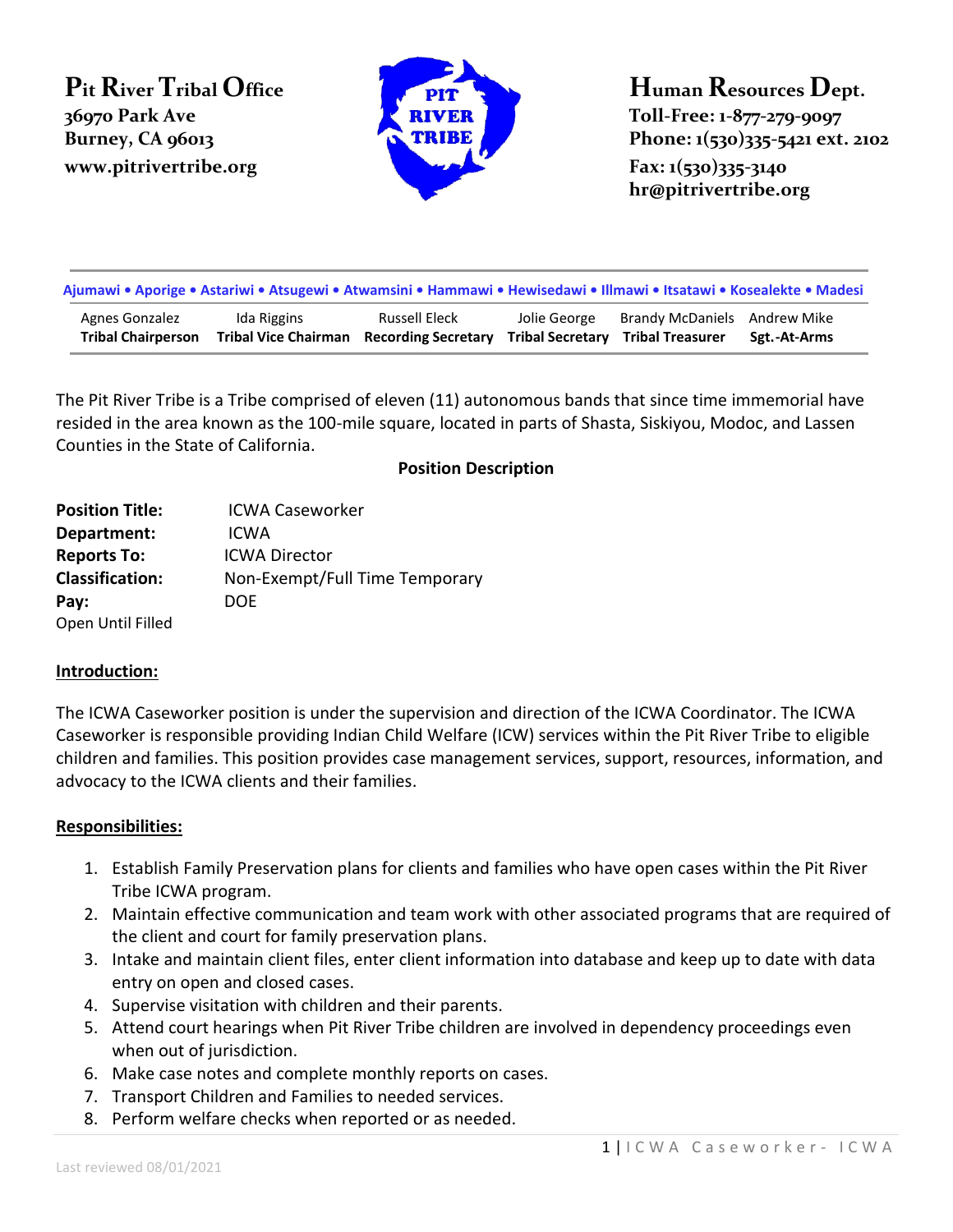- 9. Recommend transfer of proceedings from State courts to Tribal Courts and initiate proceedings in Tribal Court as required.
- 10. Keep the Tribal Court informed of the child's status through reports and participation in review hearings as requested by the Court.
- 11. Assist children and families and encourage involvement in available services.
- 12. Identify and develop resources on the reservation designed to enhance each child's potential as a responsible member of the community.
- 13. Stay up to date with all other programs and resources available for clients and families.
- 14. Work with other agencies such as the California State Liaison and DSHS for the benefit of children and families, case planning, and to provide resource information for clients.
- 15. Attend the Indian Child Welfare Committee meetings.
- 16. Represent the Tribe at local, County and State meetings or gatherings where the Tribe has an interest.
- 17. Maintains complete confidentiality at all times.
- 18. Meets the attendance guidelines of the job and adheres to regulatory, departmental and Tribal Office policies and procedures.
- 19. Coordinating the activities of the Tribe's ICWA program
- 20. Assists the ICWA Coordinator in representing and advocating for Tribal children and families involved in ICWA custody proceedings
- 21. Assists the ICWA Coordinator in conducting intake interviews, providing assessment services regarding family and child strengths, resources, concerns, and progress.
- 22. Prepare correspondence, reports, updates, of case management files, plans and maintains documentation related to ICWA program.
- 23. Draft interventions to Courts and agencies involved in ICWA cases.
- 24. Assist the ICWA Coordinator in developing client case plans that address the education, safety, health, and emotional needs of the child.
- 25. Provide linkages, referrals, advocacy service planning and crisis support to clients as needed.
- 26. Attends all required meetings and training.
- 27. Performs other duties as assigned.

# **Qualifications:**

- 1. Bachelor's degree
- 2. Must have investigations training;
- 3. Must be familiar with standard office procedures and equipment (i.e. copies, fax, postage machine, etc.);
- 4. Experience with computers and word processing (Microsoft Word/Excel);
- 5. Experience in the area of Indian Affairs or Tribal government is helpful;
- 6. Must be able to speak with the public in a professional manner;
- 7. Must have a valid California Driver's License;
- 8. Must be able to manage a number of priorities simultaneously and meet deadlines;
- 9. Must have excellent oral and written communication skills.
- 10. Must be reliable.

## **Requirements:**

- Must possess a California driver's license, a good driving record, and be insurable by the PRT insurance carrier.
- Adhere to all PRT policies
- Must successfully pass a pre-employment drug and alcohol screening and be willing to submit to a criminal background check.